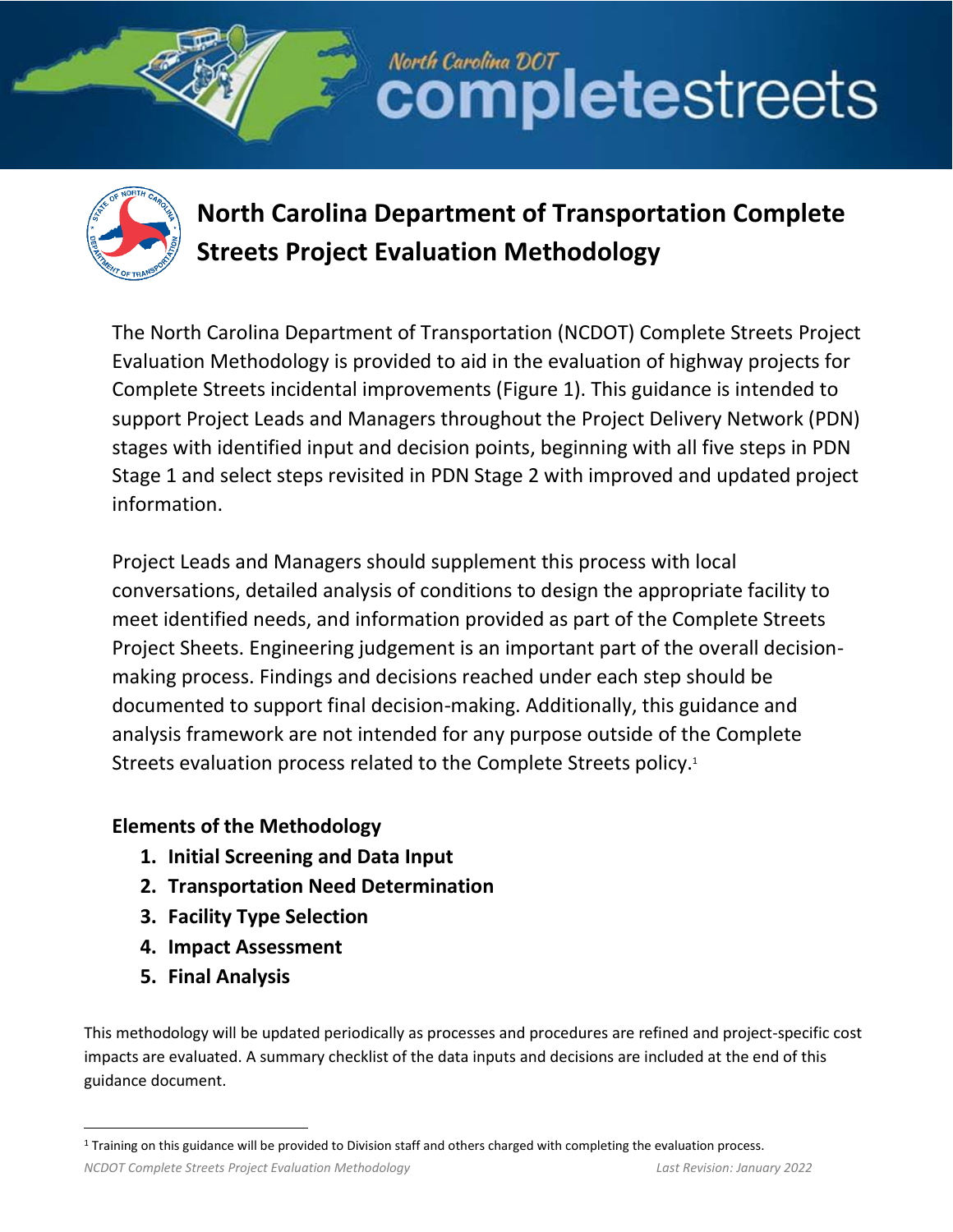<span id="page-1-0"></span>



## **Step 1 – Initial Screening and Data Input**

- 1.1. Occurs during PDN Stage 1.
- 1.2. Complete a screening of planning documents (i.e. Comprehensive Transportation Plans, Metropolitan Transportation Plans, locally adopted bicycle and pedestrian plans, small area plans, etc.), multimodal network connectivity review (gap analysis), STIP projects, and compile data regarding existing and anticipated conditions for the transportation project under review.<sup>2</sup>
	- 1.2.1. The thresholds for the gap analysis should be considered as one-half (0.5) mile for pedestrian facilities and three (3) miles for bicycle facilities from the project's limits. Gap analysis should not be constrained by municipal or county boundaries.<sup>3</sup>
	- 1.2.2. Information and analyses developed during the strategic prioritization process may support data needs in Steps 1-3.
	- 1.2.3. The *NCDOT Complete Streets Implementation Guide* provides additional information on qualifying plans and the application of the Complete Streets policy.<sup>4</sup>

<sup>2</sup> The *Complete Streets Policy Guidance* applies generally to transportation facilities funded by or through NCDOT including roadway and bridge projects.

<sup>&</sup>lt;sup>3</sup> While the gap analysis considers bicycle and pedestrian facilities within certain distances, this guidance applies only to identifying and selecting facilities to eliminate or reduce the gap within the specific project's footprint.

<sup>&</sup>lt;sup>4</sup> Maintenance projects are subject to a different evaluation process, and cost thresholds to determine impact may be different than those identified in Step 5.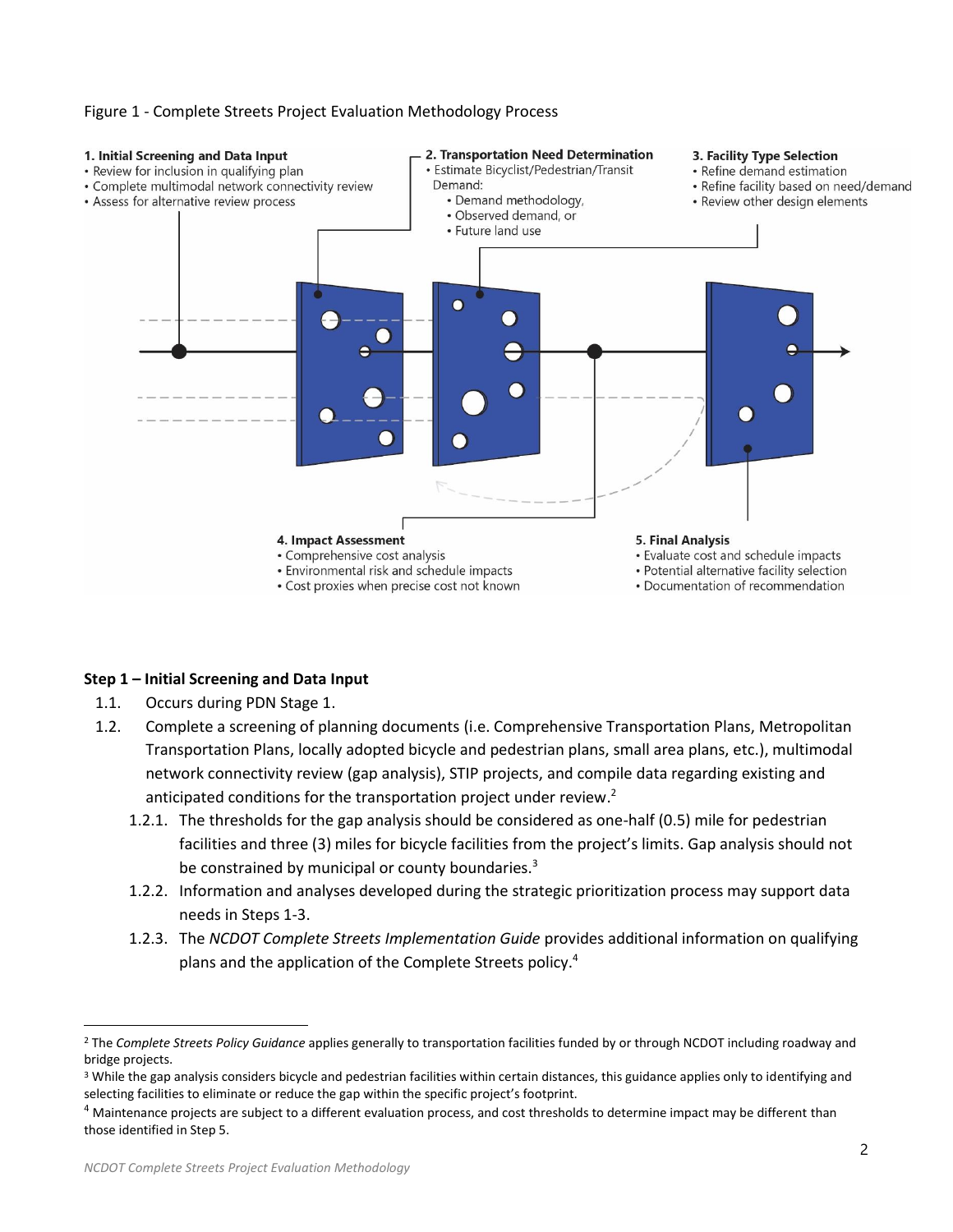- 1.3. At this step, it may be determined that some project types are not subject to the policy and should proceed through an alternative evaluation process. These may include:
	- Emergency repairs.
	- Interstate projects where Y-line roadways/facilities are not modified.
	- Safety projects (such as at-grade rail crossing improvements, Spot Safety and Mobility projects, and High Impact/Low Cost Program projects).
	- Maintenance and HMIP projects (excluding preservation or resurfacing projects that allow for the marking of shoulders as bicycle facilities). Consult the *NCDOT Complete Streets Resurfacing and Maintenance Activities Implementation Guidance* for direction on this specific alternative evaluation process.
	- Metropolitan Planning Organization (MPO) or Rural Planning Organization (RPO) funded projects, though they are required to meet NCDOT design criteria and may follow the *Complete Streets Project Evaluation Methodology* or an alternative methodology that is equal or greater to determine need and select the appropriate facility(ies).

# **Step 2 – Transportation Need Determination**

- 2.1. Occurs during PDN Stage 1 (may also be verified/revisited during PDN Stage 2).
- 2.2. Need is based on current observed or estimated bicyclist/pedestrian/transit user demand.
- 2.3. Demand can be estimated using the following recommended methodology:
	- 2.3.1. Consult the pedestrian/bicyclist [demand estimation map](https://www.arcgis.com/apps/webappviewer/index.html?id=4d99643ea1354c0e9e8ad27243983bc4) for the applicable category of demand for the project area. Estimated demand in the map is based on a weighted average of population, employment, and zero-vehicle household (ZVH) densities. See [Table 1](#page-3-0) an[d Table 2](#page-3-1) for the methodology and thresholds to estimate current demand.
	- 2.3.2. For projects located in Medium and High categories, proceed to Step 3.
	- 2.3.3. For Intermittent/None and Low demand areas, the Project Lead or Manager should consult with the relevant Metropolitan Planning Organization (MPO) or Rural Planning Organization (RPO) for current land use context and future land use or population growth assumptions and contact Integrated Mobility Division (IMD) to determine if demand in the project area is likely to increase through the project design year.<sup>5</sup>

Note: Table 1 is provided as guidance to describe demand during initial analysis steps, and it should be supplemented with other data. Engineering judgement is followed when determining demand level for facility selection described in Step 3.

Each Block Group is assigned a value based on the density of population, jobs, and ZVH per square mile as identified i[n Table 1,](#page-3-0) an[d Table 2](#page-3-1) displays the equal weighting of the three variables. The combined weighted score is then calculated to determine which of the four demand levels the Block Group falls under.

<sup>5</sup> The discussion may also address outlier land uses that include populations that do not contribute toward walking and bicycling trips, such as prison populations.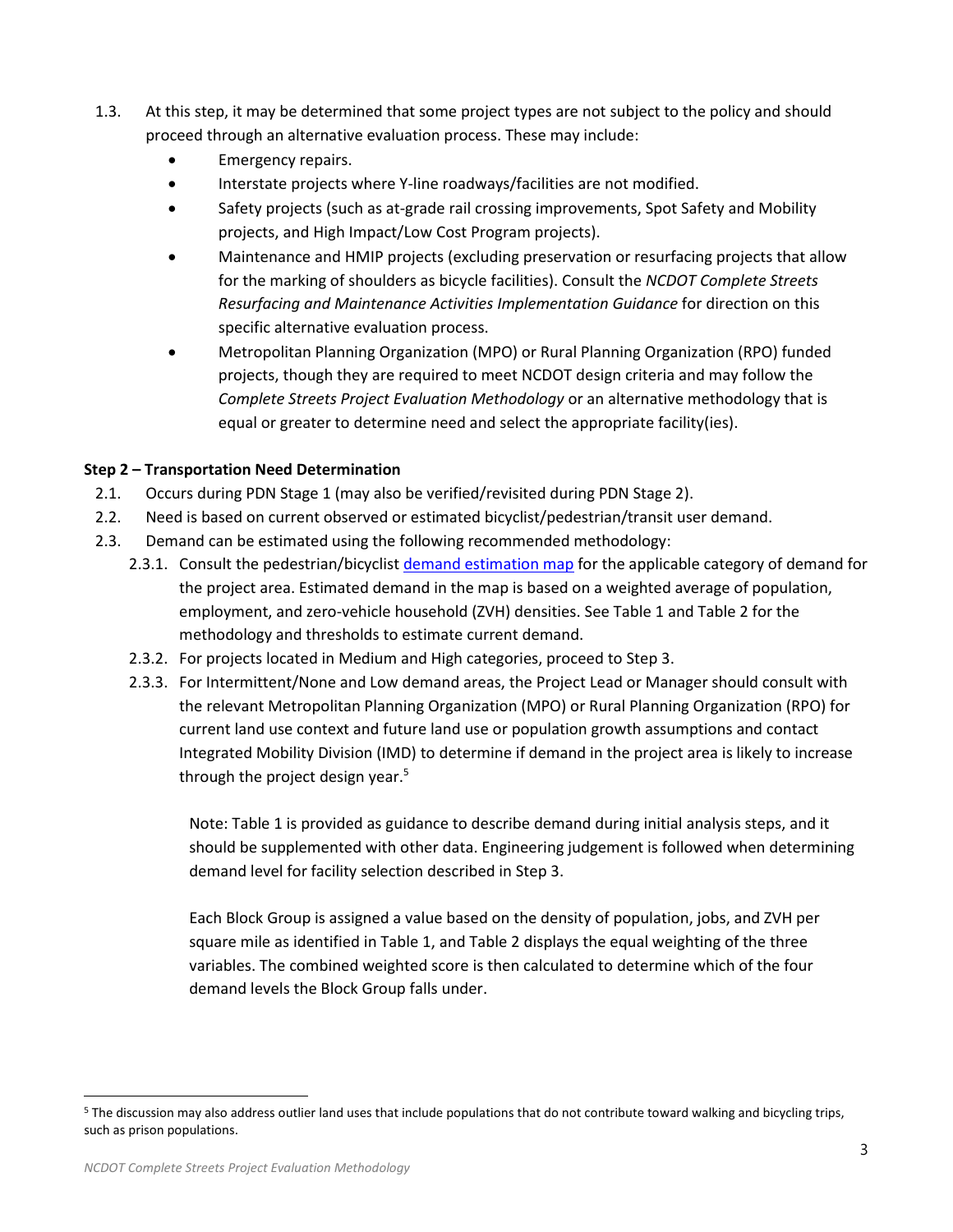|                                         | <b>Typical Demand Levels by Variable</b> |                |                         |  |
|-----------------------------------------|------------------------------------------|----------------|-------------------------|--|
| <b>Est. Demand Level &amp; Land Use</b> | Population                               | Employment     | Zero-Vehicle Households |  |
|                                         | (per sq/mi)                              | (per sq/mi)    | (per sq/mi)             |  |
| Intermittent/None (e.g. Rural)          | $\leq 100$                               | $\leq 10$      | $<$ 10                  |  |
| Low (e.g. Rural Town)                   | $>100$ to 250                            | $>10$ to $100$ | 10 to 214               |  |
| Medium (e.g. Suburban)                  | >250 to 750                              | >100 to 500    | 215 to 426              |  |
| High (e.g. Urban)                       | >750                                     | >500           | >426                    |  |

<span id="page-3-0"></span>Table 1 - Demand Estimation Variables

#### <span id="page-3-1"></span>Table 2 – Demand Variable Weights

| <b>Weights of Demand Index Inputs</b>                                    |     |                                            |  |  |  |
|--------------------------------------------------------------------------|-----|--------------------------------------------|--|--|--|
| Population<br>Employment<br>(people per<br>(jobs per<br>sq/mi)<br>sq/mi) |     | Zero-Vehicle Households<br>(ZVH per sq/mi) |  |  |  |
| 33%                                                                      | २२% | 33%                                        |  |  |  |

The following map applies this methodology to show how demand levels vary across the state. The underlying map data will be updated as frequently as new information is available.<sup>6</sup> The static map is also available as an [interactive online map here >>](https://www.arcgis.com/apps/webappviewer/index.html?id=4d99643ea1354c0e9e8ad27243983bc4)

- 2.4. Demand can also be determined based on actual observations of current conditions.
	- 2.4.1. Observed worn paths or transit routes may be additional proxy indicators of demand, in lieu of actual counts. A virtual field visit review and local input may substitute for in-person review and counts data.
	- 2.4.2. Consistent and recurring pedestrian and bicycle activity should be considered Medium or High demand. Observed pedestrian and bicycle activity that is not consistent and recurring should be considered Low demand. The Complete Streets Project Evaluation Methodology may be updated in the future to include volume estimates based on collected data for North Carolina.
	- 2.4.3. Transit ridership, presence of fixed-route bus system stops, or pedestrian/bicycle crash<sup>7</sup> history may also be used as surrogates for estimating demand. Consider requesting ridership information from the transit operator within the project area.
	- 2.4.4. Project Managers and Leads should continue the evaluation if any of the methods above (i.e. observed demand, the demand estimation tool) identify demand above Intermittent/None levels.

<sup>6</sup> The population and ZVH information is based on U.S. Census Block Groups from the 2015-2019 American Community Survey, and employment location data is based on U.S. Census blocks—aggregated to the block group level—from the U.S. Census Longitudinal Employer-Household Dynamics Survey.

 $<sup>7</sup>$  While bicyclist and pedestrian crash data may supplement the transportation need determination, the absence of crashes should not be</sup> used as a justification to exclude Complete Streets elements. Compared to motor vehicle crashes, pedestrian and bicycle crashes are infrequent, underreported, and there is a general lack of data to estimate exposure. Risk factors such as elevated operational speeds, multiple lanes, and higher vehicle volumes may be present along roadways that do not have reported bicycle and pedestrian crashes.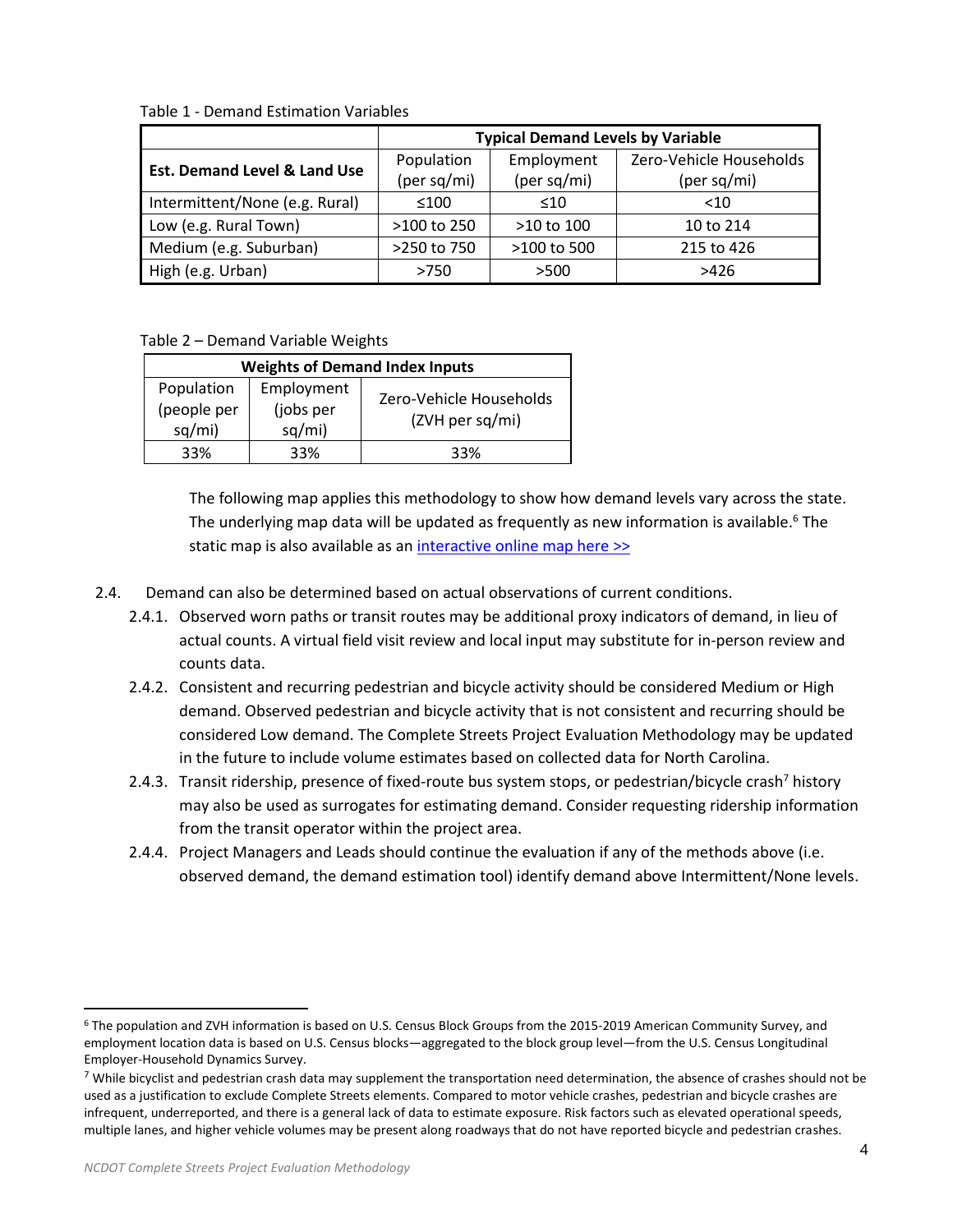# **Demand Estimation Map**



*The demand estimation map may also be viewed in the online [map with PBIN and STIP project data here >>](https://www.arcgis.com/apps/webappviewer/index.html?id=4d99643ea1354c0e9e8ad27243983bc4) for discussion purposes.*

- 2.5. Additional key Step 2 considerations for Intermittent/None demand areas:
	- 2.5.1. If the network gap analysis completed in Step 1 reveals a clear need, the project should continue through the remaining steps of evaluation.<sup>8</sup> Network connectivity is an integral component of achieving Complete Streets. Existing pedestrian facilities within one-half (0.5) mile and existing bicycle facilities within three (3) miles of the project should be considered as establishing a gap in the network.
	- 2.5.2. *If the project area is within a municipal boundary but the analysis indicates an Intermittent or No Demand area, such as a rural incorporated town, the project should proceed through the remaining evaluation steps*. <sup>9</sup> *These areas are identified in the Demand Estimation Map as "Rural Incorporated Areas."*
	- 2.5.3. If the project area is in an Intermittent or No demand area, but contains a state or region-wide project like the facilities recommended in the Great Trails State Plan, including the Appalachian Trail, Mountains to Sea Trail, East Coast Greenway, Carolina Thread Trail, and Piedmont Legacy

<sup>8</sup> The Pedestrian Bicycle Infrastructure Network (PBIN) may be used as a data layer for review of network completeness and gaps.

<sup>9</sup> The pedestrian and bicyclist demand methodology incorporates Census Block Group data that does not precisely display the natural clustering of population and Zero-Vehicle Households in exceptionally low population rural areas. Additional review is intended to confirm the desire for network connectivity and demand. Discussion with the local government agency (LGA) is necessary to determine maintenance of separated facilities, as the lack of an agreement will likely affect facility selection in Step 3.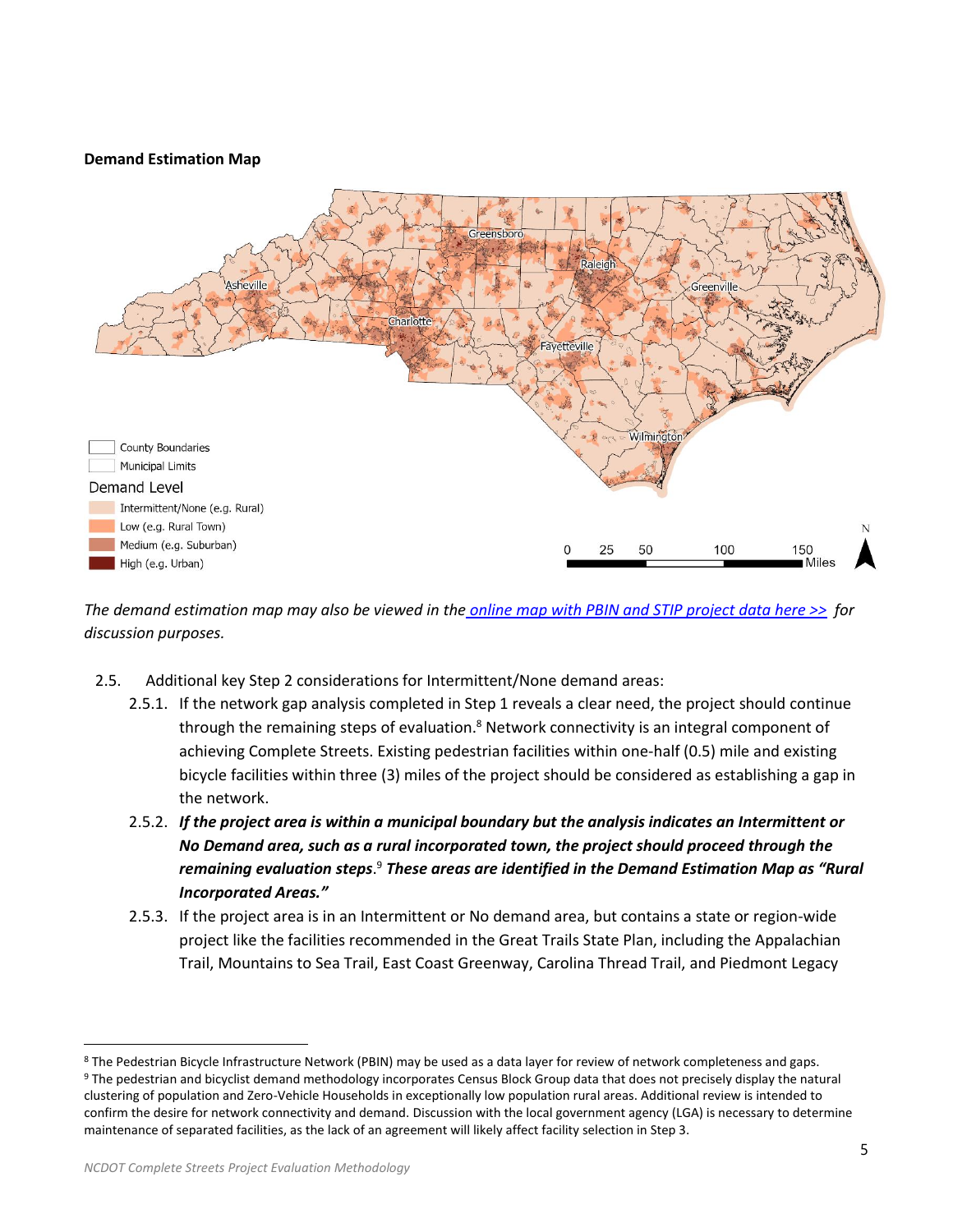Trails or other adopted regional bicycle or pedestrian facilities within the project limits, the project should proceed through the remaining evaluation steps.<sup>10</sup>

# **Step 3 – Facility Type Selection**

- 3.1. Occurs during PDN Stage 1 (may also be verified/revisited during PDN Stage 2).
- 3.2. Typical or preferred facility type is selected as a factor of anticipated pedestrian/bicyclist demand and risk.
- 3.3. Anticipated demand methodology Anticipated demand is determined by identifying two inputs: the project's design year forecasted AADT with roadway configuration (equals design year minus first year of construction, consult the project forecast for growth rates, and contact the Transportation Planning Division for input and clarification as needed) and the forecasted bicycle and pedestrian demand level. Base year pedestrian, transit, and bicycle activity, counts, and/or the current demand estimation may be used to forecast lower, higher, or unchanged levels of activity.
	- 3.3.1.1. The anticipated demand calculation should be supplemented with a thorough review of future land use assumptions (in areas with adequate data) or in consultation with IMD for supporting analysis of future land use and anticipated growth (in areas without land use models).<sup>11</sup> This may not be necessary in High demand areas and other areas where land uses are not anticipated to undergo changes through the project design year.
	- 3.3.1.2. The ITE Trip Generation Manual may also be utilized to supplement pedestrian and bicycle demand estimates when project area land use plans are known. For the purposes of applying the ITE Trip Generation Manual, fewer than 10 trips (combined bicycle and pedestrian trips) per day from the project area may be considered Intermittent/None, 10 to 25 trips as Low demand, 25 to 100 as Medium demand, and greater than 100 combined trips per day as High demand.
- 3.4. Facility type selection is based on pedestrian and bicyclist demand and safety risk. Risk is primarily based on number of lanes, vehicle AADT, and design speed. On roadways with higher anticipated demand and higher risk, a more comprehensive pedestrian/bicycle facility is needed, such as increased shoulder width, a delineated buffered space, or a separated facility.<sup>12</sup>
- 3.5. The matrix below, [Table 3,](#page-8-0) illustrates the methodology and thresholds, and it provides guidance on the thresholds and corresponding facility type recommendations.
	- 3.5.1. Both a preferred and alternative option facility type should be chosen during Step 3. The listed priority facility is evaluated first, followed by the facility options that provide the greatest separation from motor vehicles as listed in [Table 3.](#page-8-0) The preferred facility will be evaluated in Steps 4 and 5, whereas the alternative option(s) will be evaluated in the situations where the preferred options presents considerable costs or schedule impacts.

<sup>10</sup> See the *NCDOT Complete Streets Policy – Frequently Asked Questions (FAQs)*. For example, these routes may support travel between rural towns or to destinations of regional or statewide significance.

<sup>11</sup> MPOs and RPOs with future population, employment, and zero-vehicle household estimates may consider evaluating project area pedestrian and bicycle demand according to the thresholds and weights in Tables 1 and 2. These estimations may be considered for Step 3.3. and shared with the project team.

<sup>&</sup>lt;sup>12</sup> The FHWA "Bikeway Selection Guide" provides recommendations for increased shoulder width based on roadway speeds and vehicle volumes. The resource is accessibl[e https://safety.fhwa.dot.gov/ped\\_bike/tools\\_solve/docs/fhwasa18077.pdf](https://safety.fhwa.dot.gov/ped_bike/tools_solve/docs/fhwasa18077.pdf)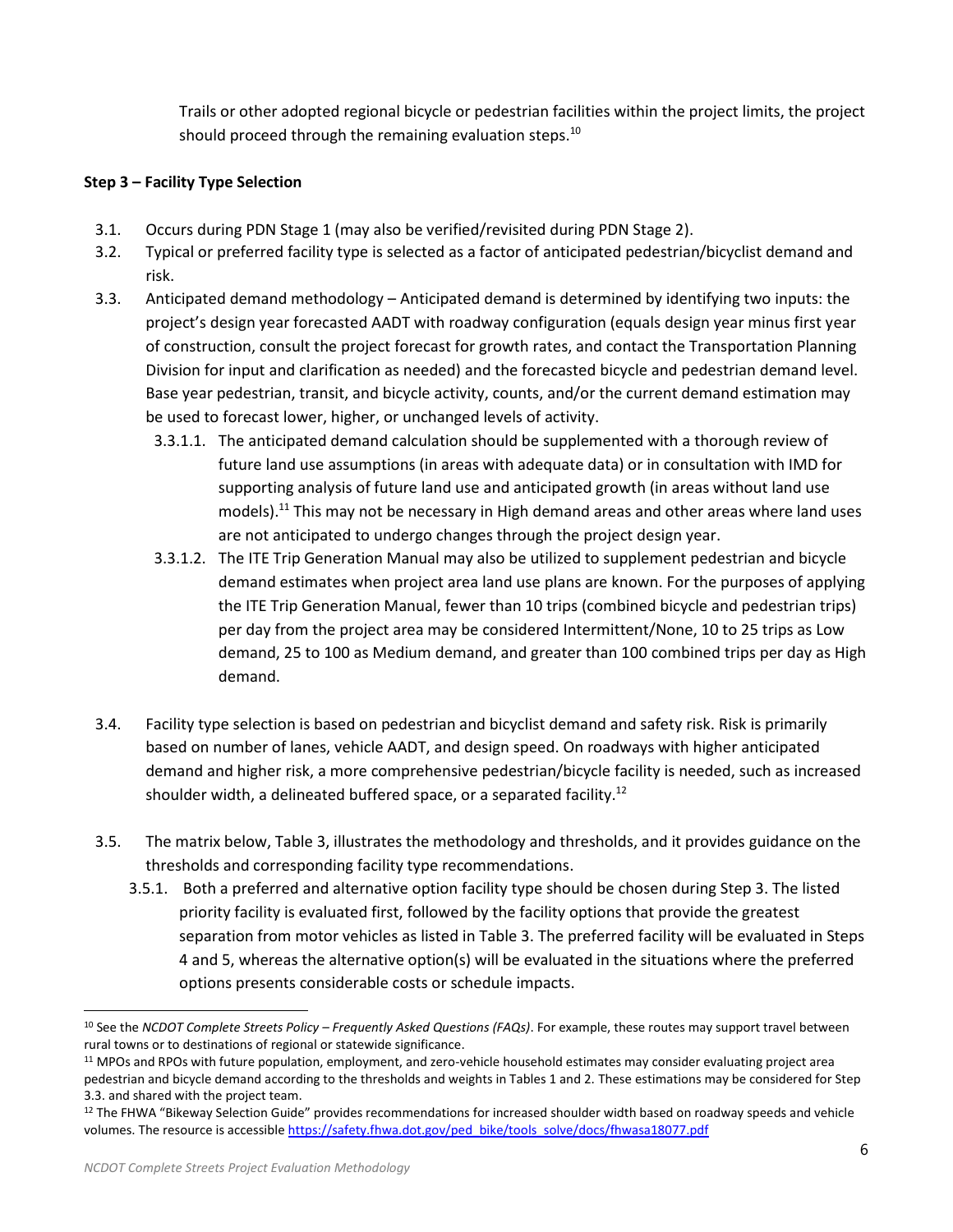- 3.5.2. Select the roadway configuration column with the same or higher number of lanes and median presence. Atypical cross sections (i.e. four-lane undivided, imbalanced lane configurations) are not shown in the table.
- 3.5.3. Select the roadway configuration column and facility type based on operating speed. If the operating speed exceeds the listed AADT and cross section, select the higher AADT and lane configuration. For example, if a project has AADT less than 6,000 and a 2 or 3 lane configuration, but operating speeds exceed 35 mph, select next highest AADT category (i.e. ≥6,000 AADT) at the same bicycle and pedestrian demand level.
- 3.5.4. When two priority facility types are shown for a mode, such as a separated bicycle lane and shared-use path, the Project Lead and Manager should review local plans, the roadway and bicycle and pedestrian network, and on-site conditions to select the more appropriate facility.
- 3.5.5. In situations where demand is present or anticipated for both pedestrians and bicyclists, follow the facility selection table to accommodate both user types.
- 3.6. Facility specifications and dimensions are located within the NCDOT Roadway Design Manual (RDM)<sup>13</sup>:
	- Sidewalks and Berms (Part 1, Chapter 4, Section 4.14.1);
	- Shared-Use Paths, Sidepaths, and Greenways (Part 1, Chapter 4, Section 4.14.1.1);
	- Shared Lanes (Part 1, Chapter 4, Section 4.15.1);
	- Bicycle Lanes (Section 4.15.3);
	- Buffered Bicycle Lanes (Part 1, Chapter 4, Section 4.15.4);
	- Separated Bicycle Lanes (Part 1, Chapter 4, Section 4.15.5);
	- Shoulder Widths (Part 1, Chapter 4, Section 4.4.1).
- 3.7. Special considerations for Low and Intermittent/No Demand Areas:
	- 3.7.1. Shared roadways and paved shoulders are not considered formal pedestrian or bicycle facilities, and Project Managers and Leads should consult with the local government agency (LGA) and review for safety needs when considering these options.<sup>14</sup>
	- 3.7.2. In Low or Intermittent/None demand areas where the project cross section includes curb and gutter, on-road bicycle facilities may substitute for paved shoulders.
- 3.8. Paved shoulders are typical improvements on many NCDOT projects, and Project Leads and Managers should consult the RDM to determine if the width is sufficient. <sup>15</sup> Paved shoulder widths typically increase on roadways with higher vehicle volumes and higher speeds.
- 3.9. Sidewalk placement—one or both sides of the roadway—is dependent on distribution of development along the roadway. Where land development is along both sides of the roadway, consider including sidewalks on both sides. Where land development is not consistent along both sides of the roadway and there is potential for pedestrian and/or bicycle crossings, consider including sidewalks on both sides of the roadway.

<sup>13</sup> NCDOT RDM as published November 1, 2021.

<sup>14</sup> See the AASHTO *Guide for the Development of Bicycle Facilities* (2012) for additional information on paved shoulders.

<sup>15</sup> See the NCDOT RDM Part 1, Chapter 4, Section 4.4.1.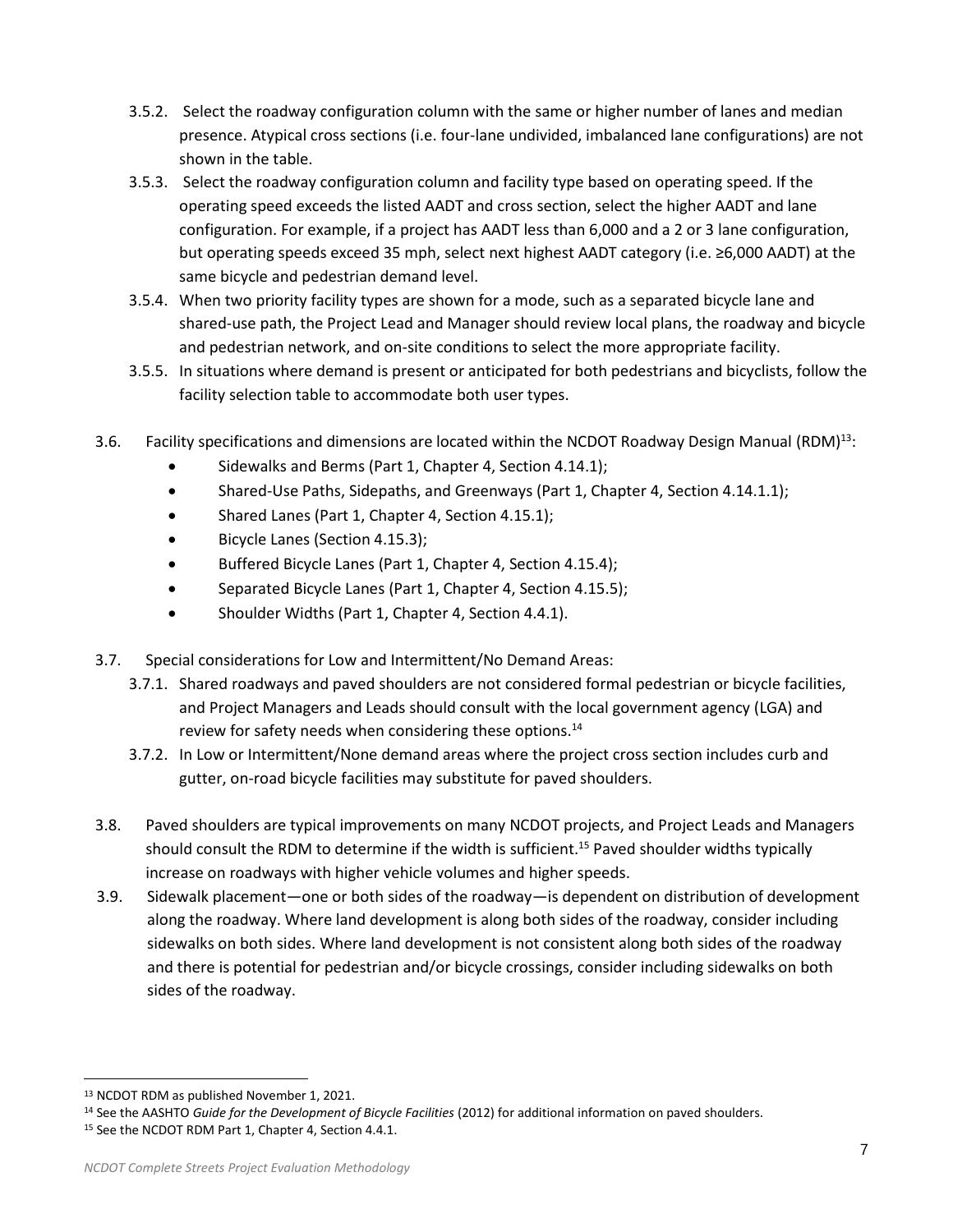3.10. Project Leads and Managers must also review the project for design elements beyond the typical section, including intersection, transit<sup>16</sup>, and crossing improvements. Pedestrian and bicyclist crossings should be expected as distance between crosswalks and intersections increases.<sup>17</sup> Consult with IMD staff to assist with review of transit needs. Review the NCDOT Integrated Project Delivery (IPD) for more information about the review process for these elements.

<sup>&</sup>lt;sup>16</sup> The type, frequency, and placement of transit facilities such as bus pads, landing pads, benches, and shelters are highly dependent on the current or anticipated route ridership, transit design vehicle, and station/stop configurations. Program managers should consult with the local transit system operator to discuss integration of transit facilities into the roadway project. Consult the NACTO *Transit Street Design Guide*, the AASHTO *Guide for Geometric Design of Transit Facilities on Highways and Streets,* and the RDM (Chapter 4, Section 4.16) for additional guidance.

<sup>&</sup>lt;sup>17</sup> See the NCDOT RDM Part 1, Chapter 4, Section 4.14.2.1 "Pedestrian Roadway Crossings" for more information on establishing crossings.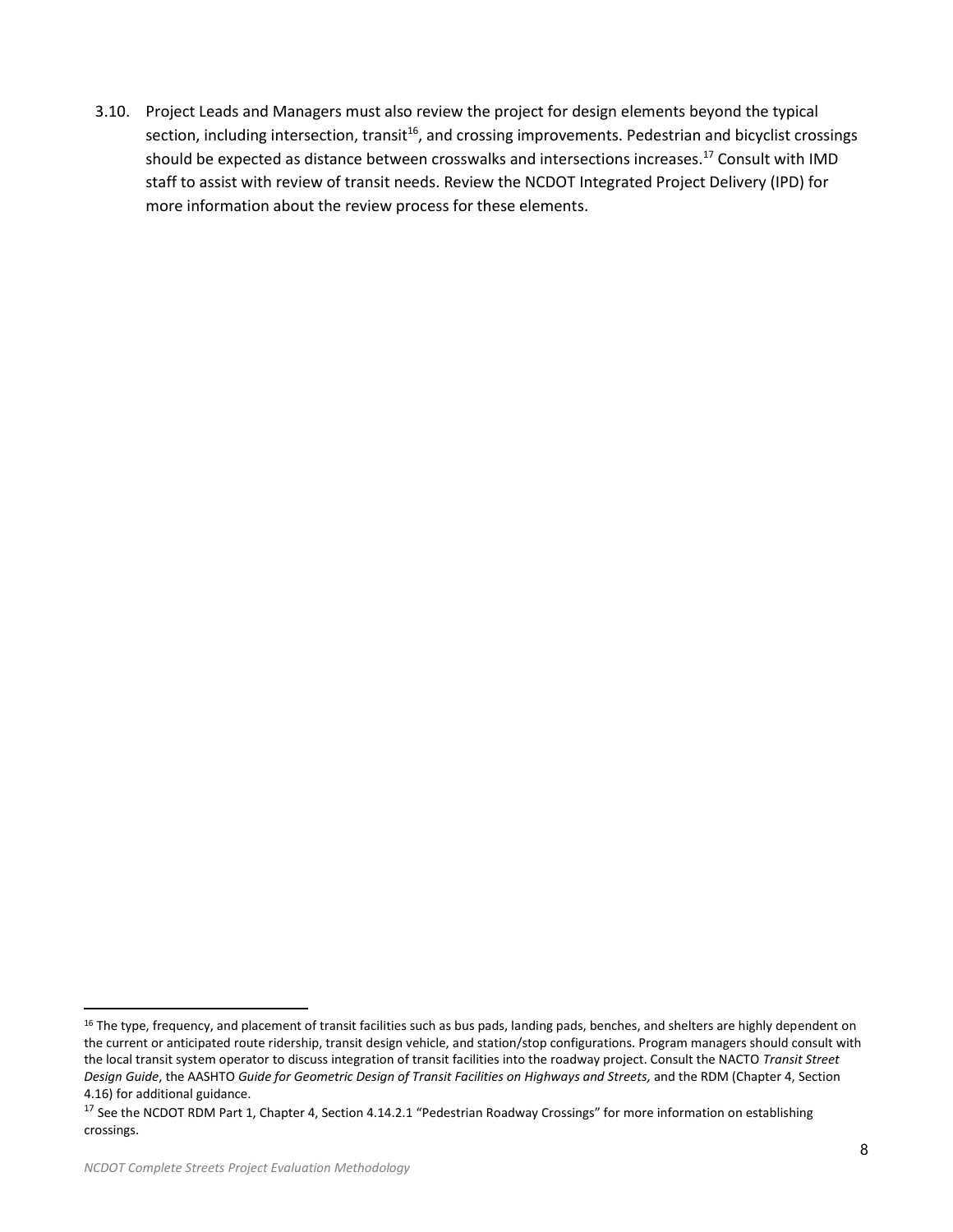# Table 3 - Facility Selection Matrix

Sources: FHWA Bikeway Selection Guide; PEDSAFE; (ITE) Designing Walkable Urban Thoroughfares: A Context Sensitive Approach; Other state DOT selection policies

<span id="page-8-0"></span>

|                               |                             | <b>AADT and Roadway Configuration</b>                                                  |                                                                         |                                                                                      |          |  |  |  |
|-------------------------------|-----------------------------|----------------------------------------------------------------------------------------|-------------------------------------------------------------------------|--------------------------------------------------------------------------------------|----------|--|--|--|
|                               | <b>Operating Speed</b>      | Operating speed 35 mph or less                                                         | Any cross section with designs supporting operating speeds above 35 mph |                                                                                      |          |  |  |  |
| Pedestrian and Bicycle Demand |                             | <6,000 AADT (2 or 3 Lanes)                                                             | ≥6,000 AADT (2 or 3 Lanes)                                              | 4 Lane Divided                                                                       | >4 Lanes |  |  |  |
|                               | <b>High</b>                 | P: Wide Sidewalk (2)<br>O: Sidewalk (2)                                                | P: Wide Sidewalk (2)<br>O: Sidewalk (2)                                 |                                                                                      |          |  |  |  |
|                               |                             | <b>B: Buffered Bicycle Lane</b><br>O: Bicycle Lane, Shared Lane                        | <b>B: SBL/SUP</b><br>O: Buffered Bicycle Lane, Bicycle Lane             |                                                                                      |          |  |  |  |
|                               | <b>Medium</b>               | P: Sidewalk $(1-2)^*$                                                                  | P: Sidewalk + Expanded Buffer (1-2)*<br>O: Sidewalk $(1-2)*$            |                                                                                      |          |  |  |  |
|                               |                             | <b>B: Buffered Bicycle Lane</b><br>O: Bicycle Lane, Shared Lane                        | <b>B: SBL/SUP</b><br>O: Buffered Bicycle Lane, Bicycle Lane             |                                                                                      |          |  |  |  |
|                               | Low                         | P: Sidewalk (1)<br>O: Paved Shoulder (width TBD), No<br><b>Facility/Shared Roadway</b> | P: Sidewalk (1)<br>O: Paved Shoulder (width TBD)                        | P: Sidewalk (1)<br>O: Paved Shoulder (width TBD)                                     |          |  |  |  |
|                               |                             | B: Paved Shoulder (width TBD)<br>O: Shared Roadway/No Facility                         | B: Paved Shoulder (width TBD)<br>O: Shared Roadway/No Facility          | <b>B: SUP</b><br>O: Paved Shoulder (width TBD), Shared Roadway/No<br><b>Facility</b> |          |  |  |  |
|                               | Intermittent<br><b>None</b> | <b>B: Shared Roadway/No Facility</b>                                                   |                                                                         |                                                                                      |          |  |  |  |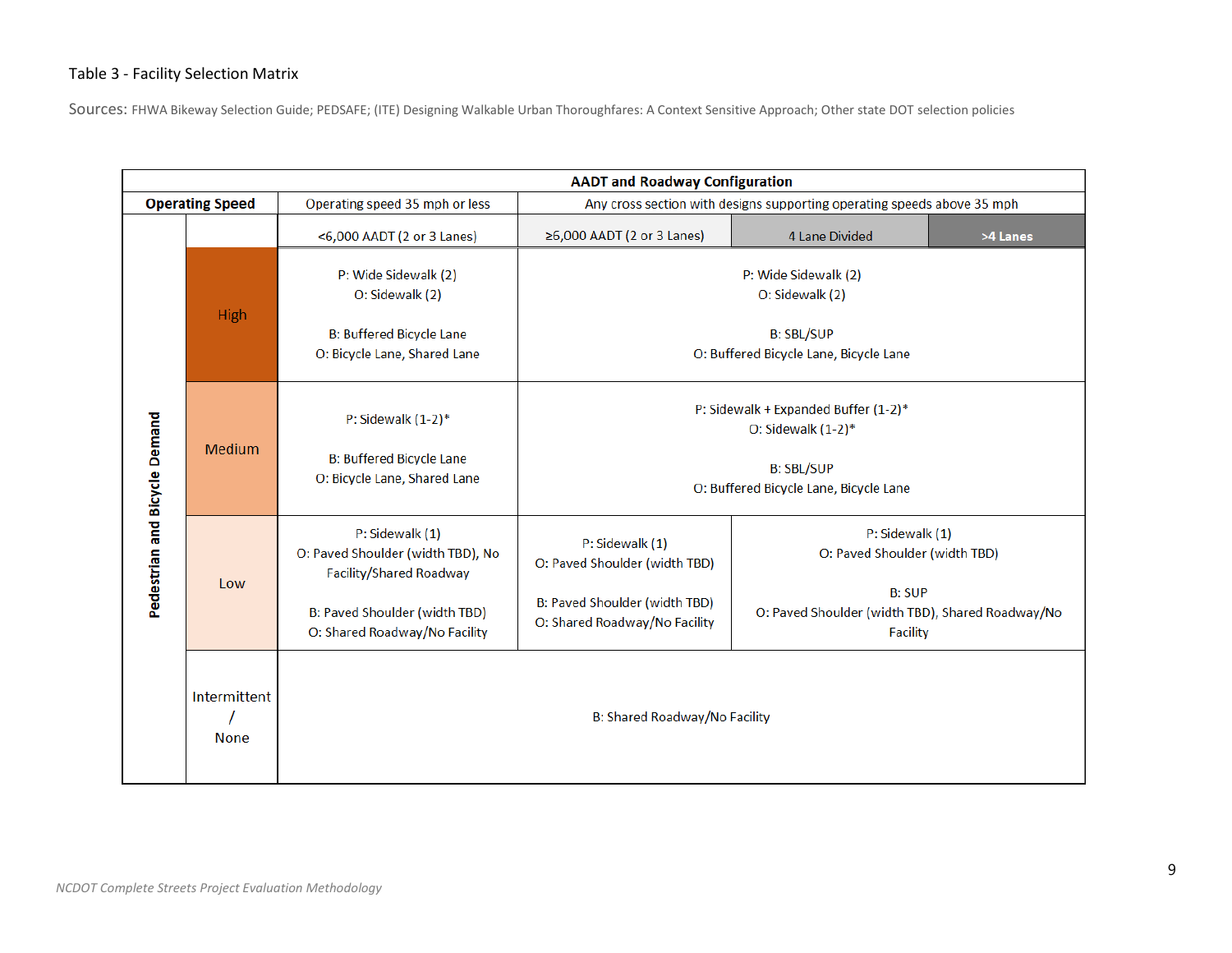#### Table 3 - Facility Selection Legend and Notes

**P -** Denotes priority pedestrian facility. The priority pedestrian facility must be analyzed first before consideration of additional facility type options.

**B -** Denotes priority bicycle facility or space to accommodate bicyclists. The priority bicycle selection must be analyzed first before consideration of additional facility type options.

**O -** Denotes alternative facility options for consideration in order of recommended evaluation after the priority facility. Options that provide the greatest separation from motor vehicles must be evaluated before other options.

**Terms:** SBL = Separated Bicycle Lane, SUP = Shared-Use Path, "Shared Lane" may consist of Shared Lane Markings, additional markings, and traffic control devices for bicycle awareness, "Sidewalk+" indicates the presence of sidewalk and expanded buffer/furnishing strip, "Paved Shoulder" may accommodate bicyclists with widths that are to be determined, and "Shared Roadways" may include signage and shoulders per 3R guidance.

**(#) -** Indicates number of sidewalks along a roadway.

**\*** - Sidewalk placement dependent on distribution of development along the roadway. For balanced development, consider sidewalks on both sides. Where land development is not consistent along both sides of the roadway and there is potential for pedestrian and/or bicycle crossings, consider including sidewalks on both sides of the roadway.

**Dual Priority Facility Types:** When two priority facility types are shown for a mode, such as separated bicycle lanes and shared-use path (SBL/SUP), the Project Lead and Manager should review local plans, the roadway and bicycle and pedestrian network, and on-site conditions to select the more appropriate facility.

**Demand for Both Pedestrian and Bicycle Facilities:** In situations where demand is present or anticipated for both pedestrians and bicyclists, follow the facility selection table to accommodate both user types.

**Cross Sections:** Select the roadway configuration column with the same or higher number of lanes and median presence. *Atypical cross sections (i.e. four-lane undivided, imbalanced lane configurations) are not shown above.*

**Speed:** Vehicle operating speed is an overall consideration for selecting facility types for pedestrians and bicyclists. Higher vehicle speeds increase the likelihood of a fatal or severe injury in the event of a pedestrian crash. If the operating speed is expected to be above 35 mph, then separated pedestrian and bicycle facilities are a priority for reducing the risk of severe injury and fatal bicycle and pedestrian crashes. The roadway project should include a network that supports the needs of the design user (considering the most likely type of bicyclist and abilities of the pedestrian population). The roadway should also include design features and measures to help achieve the desired operating speed, based on the surrounding context. If the operating speed exceeds the listed AADT and cross section, select the higher AADT and lane configuration.

**Shoulders:** Paved shoulders are neither a pedestrian nor bicycle facility, and the Project Lead and Manager should consult with the LGA and review for safety needs when considering this option. Paved shoulders are typical improvements on NCDOT projects, and Project Leads and Managers should consult the RDM for standard widths.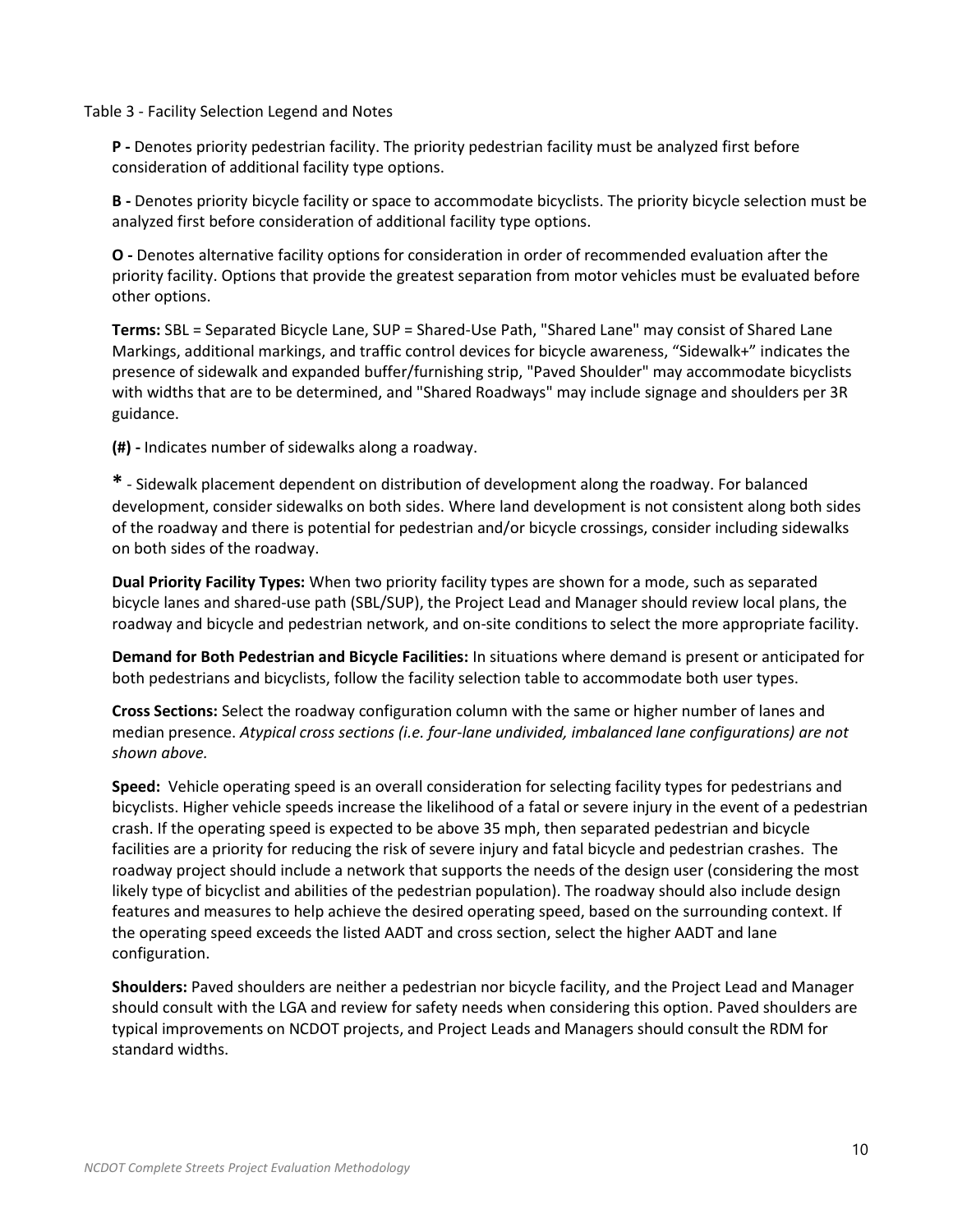#### **Step 3**, *continued*

- 3.11. Engineering judgement is followed when choosing a preferred or alternative facility type in Step 3. Consult with local stakeholders and the local government to discuss cost-sharing or facility selection alternatives.
- 3.12. If the local government requests a higher facility type than the decision reached by the Project Lead or Manager through Step 3 of the evaluation process, the local government-selected facility would be considered a betterment, and the cost differential would be a local responsibility.
	- 3.12.1. If the local government-selected facility is later reduced in Step 5-Final Analysis due to cost or schedule impacts, and the resulting facility is the same or lower than the Project Lead or Manager's documented selection in Step 3, the facility would not be considered a betterment and would follow the cost share outlined in the *NCDOT Complete Streets Implementation Guide.*
- 3.13. Maintenance agreements must be in place for all separated facilities. In the event that an agreement cannot be reached with a local government for separated facilities, the Project Manager and Lead should evaluate the next highest non-separated facility type for inclusion in the project.
- 3.14. Roadway projects may include paved shoulders based upon factors identified such as design speed, AADT, functional classification, and lane width. Project Managers and Leads should consult the RDM for minimum shoulder width and for accommodating bicyclists.
- 3.15. Example scenarios where alternative facility selection may need to be considered:
	- The context of the project area is primarily in a non-residential area that produces few bicycle and pedestrian trip volumes per the ITE Trip Generation Manual. This may resemble a high employment industrial complex in a rural area, where the initial recommendation of a shared-use path is downgraded to wide paved shoulders due to lower anticipated demand. See earlier in Step 3 for guidance on the use of the ITE Trip General Manual for evaluating demand.
	- The project area has frequent driveway conflicts or access management issues that create numerous conflict points for bicyclists traveling on separated facilities like separated bicycle lanes or shared-use paths. The alternative design may include buffered bicycle lanes and sidewalks to maintain a level of separation for bicyclists and pedestrians while addressing driveway access.
	- The project area is in an extremely constrained environment where lane widths, berm, medians, and other roadway design elements cannot be reduced beyond design minimums. The alternative design may include changes to design speed and a standard bicycle lane or shared roadway and sidewalks instead of shared-use path.
	- The project area is in a constrained or sensitive area where—after roadway design elements have been reduced to minimum widths—the level of separation for bicycle and pedestrian safety is not feasible based on vehicle speed and volumes. The alternative design may include improving viable adjacent parallel routes that allow for a suitable facility type. Other considerations may include implementing speed reduction treatments on a parallel route.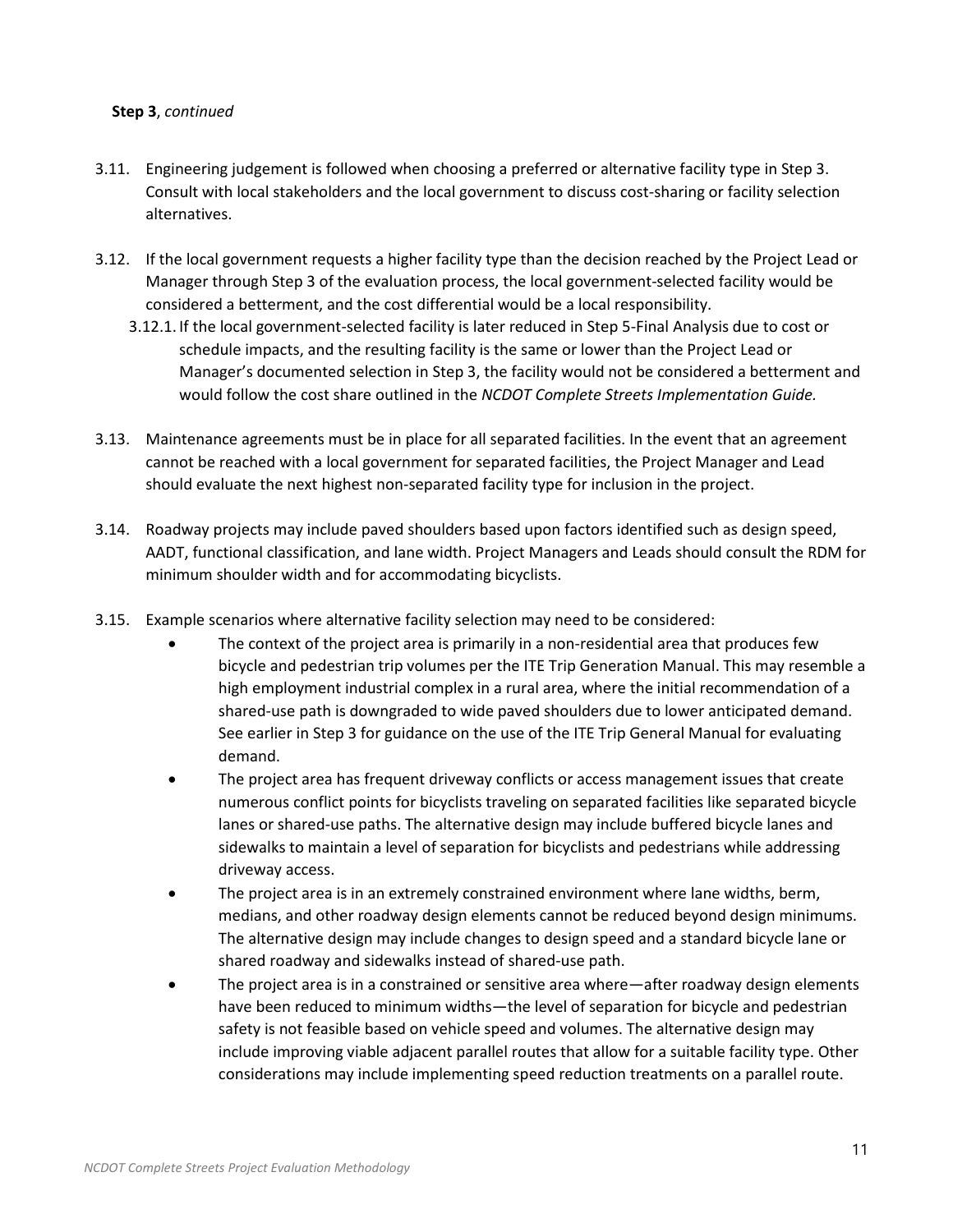#### **Step 4 – Impact Assessment**

- 4.1. Occurs during PDN Stage 1 and revisited in Stage 2 with updated project information.
- 4.2. A comprehensive cost analysis is completed that includes anticipated right-of-way, utilities, design, and construction expenses for the typical section and additional complete streets elements identified in Step 3.
	- 4.2.1. The cost analysis is conducted as part of PDN Stage 1 Express Design with the best available estimates. Estimates may be revised during PDN Stage 2 with improved estimates. Project Leads or Managers may consider using the NCDOT Bicycle/Pedestrian Cost Estimation Tool (BPCE) as an option for cost estimation.<sup>18</sup>
	- 4.2.2. The Project Lead or Manager may choose to develop two project estimates based on conceptual designs that incorporate and exclude the preferred Complete Streets facility(ies); these estimates would inform Step 5 – Final Analysis to determine cost increase impacts, OR;
	- 4.2.3. The Project Lead or Manager--when in agreement with the Feasibility Study Unit--may document based on their engineering judgement that incorporating the selected Complete Streets elements is unlikely to both increase project costs in excess of 10% and significantly impact the project schedule, and they may proceed with final documentation in Step 5 without developing multiple project cost estimates and anticipated schedule impacts.
- 4.3. Environmental risk is considered, and anticipated schedule impacts are calculated.

## **Step 5 – Final Analysis**

- 5.1. Occurs during PDN Stage 1 and revisited in Stage 2 with updated project information, such as additional analyses to reduce project impacts.<sup>19</sup> The Project Lead or Manager should document discussions with stakeholders and decisions to reduce project impacts.
- 5.2. Projects that exceed a 10% cost increase for integrating Complete Streets components or result in significant schedule impacts may warrant greater scrutiny and additional analyses to further reduce impacts.<sup>20</sup> The following are additional considerations when assessing cost and schedule impacts:
	- 5.2.1. Cost increases beyond 10% may be anticipated for bridge, urban, and constrained project areas.
	- 5.2.2. Schedule impacts may not have quantitative thresholds but instead should be reviewed on a caseby-case basis.
	- 5.2.3. The cost increase guidance will be updated in future versions of this guidance to aid decision making as data becomes more readily available regarding cost impacts of adding Complete Streets components.
- 5.3. If additional costs present considerable impacts, Steps 3 and 4 should be repeated with the next best alternative facility type and refined design considerations.

<sup>18</sup> The NCDOT BPCE tool is available o[n NCDOT Connect here >>](https://connect.ncdot.gov/projects/planning/Prioritization%20Data/Forms/AllItems.aspx?RootFolder=%2fprojects%2fplanning%2fPrioritization%20Data%2fPrioritization%206%2e0%2fNEW%20BikePed%20Cost%20Estimation%20Tool&FolderCTID=0x012000CA62F9E9CF9B92488FB244C43A53A538)

<sup>&</sup>lt;sup>19</sup> If the impacts identified in Step 4 are substantial, the Project Lead or Manager should consider additional analyses to reduce impacts in Step 5.

<sup>&</sup>lt;sup>20</sup> An analysis of historical NCDOT project let lists has shown that integrating Complete Streets components has increased project costs on average between from 2% to 10% for most projects.